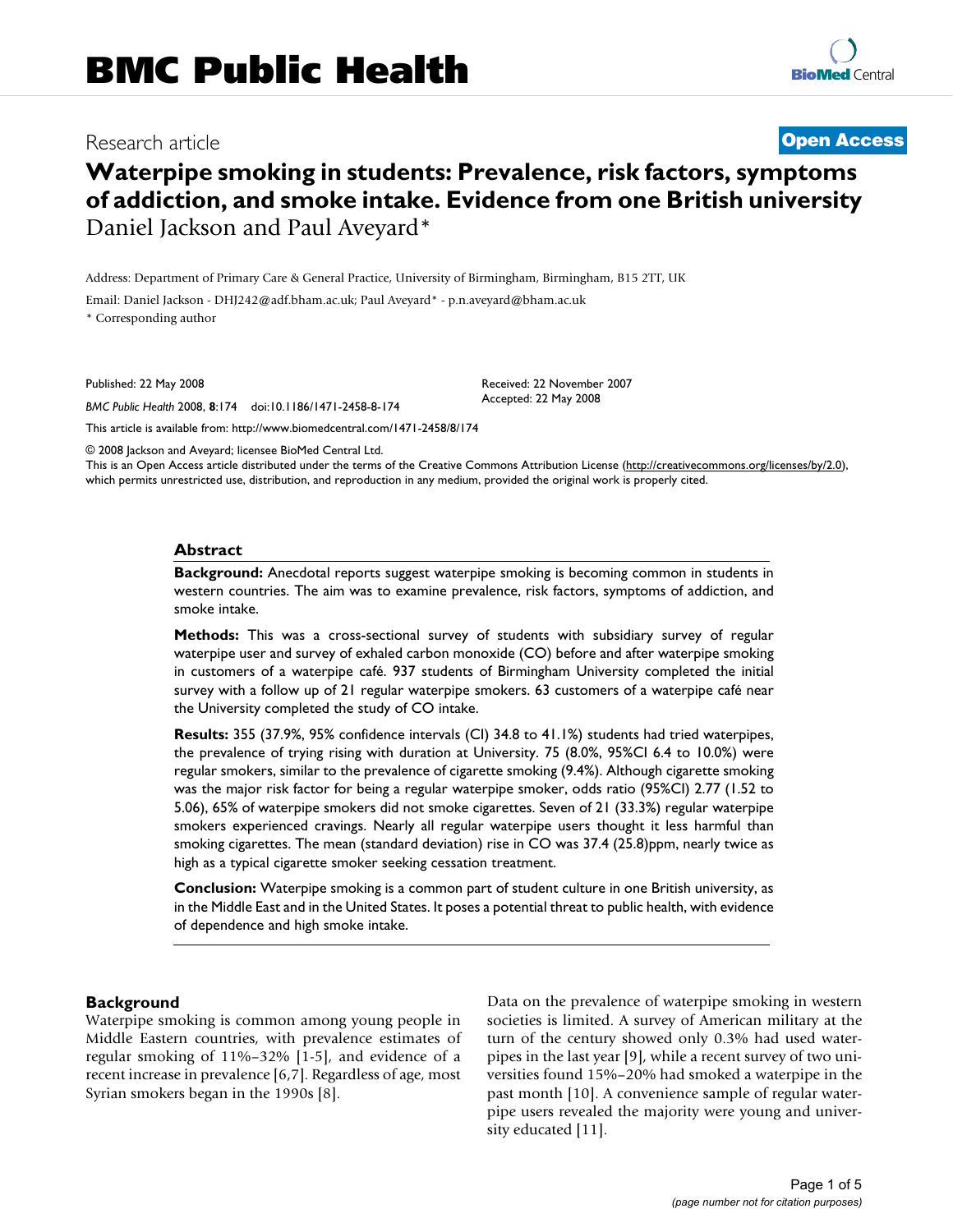Studies with a smoking machine reveal that smoke intake from a waterpipe crucially depends upon puff topography [12,13]. One study of waterpipe smokers reported the CO boost ranged from 2 to 53 (~9.5% carboxyhaemoglobin) parts per million (ppm) in expired air, with a median of 13 ppm (~2% carboxyhaemoglobin) [14]. A study of blood carboxyhaemoglobin concentrations in Saudi Arabia showed a mean (standard deviation (SD)) of 10.1% (2.5%), higher than in Saudi cigarette smokers, 6.5% (2.7%) [15]. Nicotine intakes appear to be higher than from cigarette smokers [16], which may explain the emerging evidence of dependence [17,18].

Given the potential for harm from waterpipe smoking, we examined the prevalence, risk factors, intake of smoke, and markers of dependence in one British university.

### **Method**

Students were asked and volunteered to provide anonymous information in the following two studies with a view to possible publication of the data.

### *Cross-sectional survey*

In the cross-sectional survey, we randomly selected courses, with probability proportional to size of the course. We distributed a questionnaire in a lecture to the whole year, repeating the process for each of the three years of university. We had resources to study about 1000 students. If the prevalence of waterpipe smoking was about 5%, then we could estimate this with a precision of +/-1.4%. The survey assessed the ever use and regular use of waterpipes and other tobacco products and basic demographic information.

We asked students to leave a contact for a follow up study. We only contacted students that currently smoked at least monthly. There were 75 of these; of which 24 left contact details and 21 completed the survey. There were no major differences between the 21 regular waterpipe smokers who participated and the 54 who did not. This survey asked students for more details of use of waterpipes, symptoms of addiction, quit attempts, the social acceptability of smoking waterpipes, and perceptions of health effects.

#### *CO monitoring in café users*

We had permission from the proprietor to monitor waterpipe smokers in a café near the University of Birmingham. Most customers were students. We recorded basic demographic data and measured expired CO immediately before and after smoking using a Micro Medical monitor. We timed the smoking session.

#### *Analysis*

We calculated the prevalence of ever and regular use of waterpipes, defined as monthly or more frequent smoking [17,19,20]. We examined whether the demographic characteristics were risk factors for having tried waterpipe smoking in a univariate analysis and adjusted for all other factors. We also examined factors that predicted regular use among those who had tried. We calculated proportions, odds ratios (OR), and 95% confidence intervals (95%CI), using logistic regression in SPSS v14.0. For the CO data, we calculated means and SDs for the rise in CO unadjusted and adjusted for other demographic variables using linear regression.

# **Results**

#### *Cross-sectional survey*

937 people completed the cross-sectional survey, and the mean (SD) age was 20.2 (2.5) years. Overall, 149 (15.9%) were current tobacco users, of which 45 (30.2%) were exclusive waterpipe smokers, 51 (34.2%) were exclusive cigarette smokers, 3 (2.0%) were exclusive cigar smokers, and 9 (6.0%) exclusive tobacco chewers. The remainder, 41 (27.5%), used more than one form of tobacco, and in 30 this included waterpipes. The prevalence (95%CI) of current waterpipe use was 8.0% (6.4–10.0%) (75 students), which was slightly less than the prevalence of cigarette smoking at 9.4% (88). Of all 75 regular waterpipe smokers, 39 (52.0%, 4.2% (3.0–5.7%) of all students) smoked weekly or more frequently, with 16 (21.3%, 1.7% (1.0–2.8%) of all students) smoking daily. Cigarette smokers smoked a mean (SD) of 7.7 (11.0) cigarettes/day.

There were 355 (37.9%, 95%CI 34.8–41.1%) students who had tried waterpipes, of whom 75 (21.1%) smoked regularly (at least monthly). The majority, 298 (83.9%) were introduced by a friend and 21 (5.9%) by family. Males were more likely than females, and those in the second year and third year were more likely to have tried. Four fifths of Arabic students had tried waterpipes, twice as many as in other ethnic groups. Males, those in higher years, Arabic students, and cigarette smokers were more likely to be regular users (Table 1). There was no evidence that gender modified the effect of ethnic group on having ever smoked waterpipes or being a regular user ( $\chi^2$  = 6.65,  $df = 5$ , p = 0.25 and  $\chi^2$  = 7.81, df = 5, p = 0.17 respectively).

Twenty one of the 75 regular waterpipe smokers completed a more detailed questionnaire. Of these, 17 (81.0%) intended to carry on smoking after the ban on smoking in enclosed public spaces was introduced (which was imminent at that time) and 15 (71.4%) smoked waterpipes at home. All but one smoker felt waterpipe smoking was socially acceptable. Nineteen (90.5%) thought waterpipe smoking was bad for health, but of these, 13 (68.4%) thought waterpipes were less damaging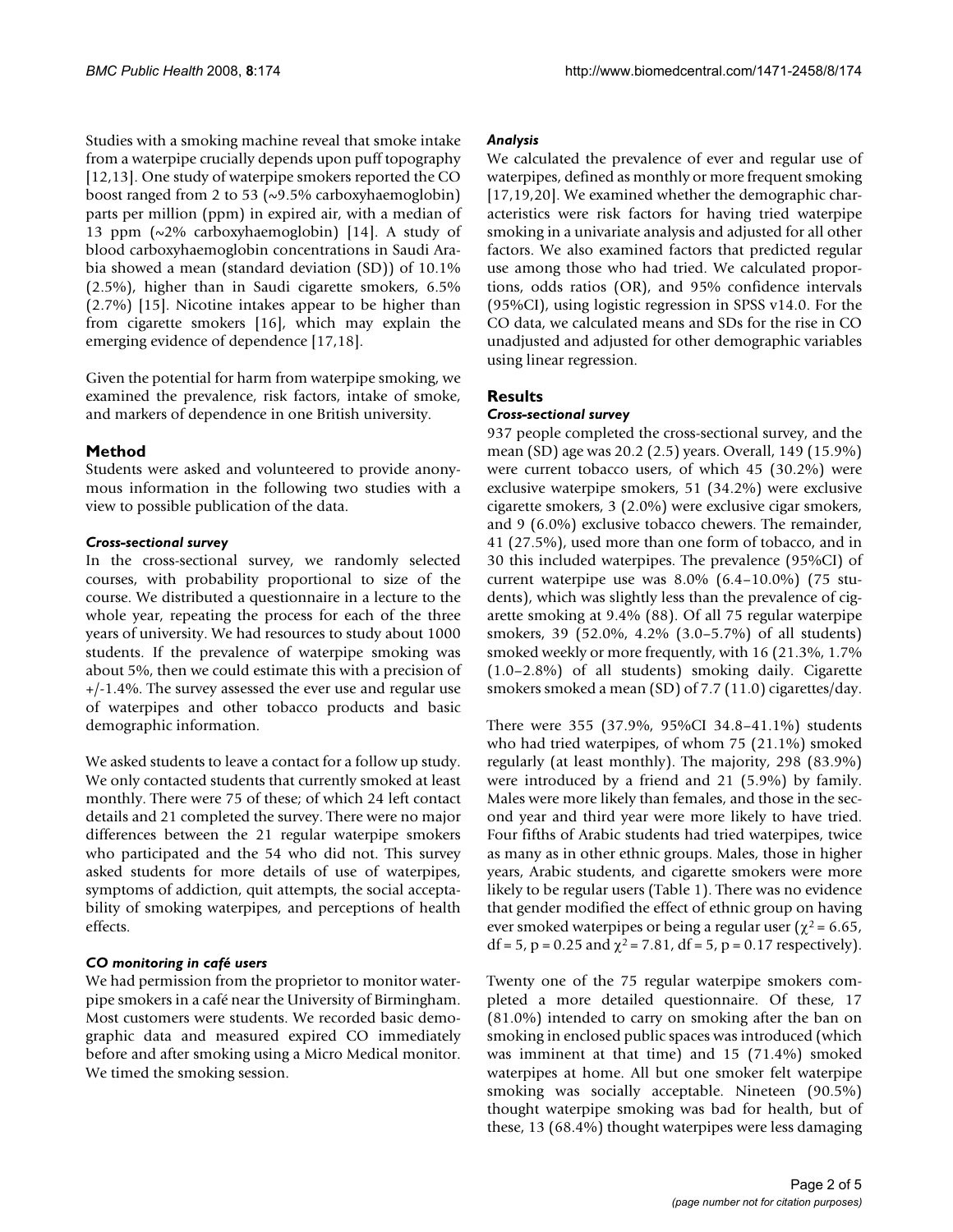|                |            | Ever use ( $n = 937$ all students) |                                 |                             | Regular use ( $n = 355$ all who tried waterpipes) |                          |                             |
|----------------|------------|------------------------------------|---------------------------------|-----------------------------|---------------------------------------------------|--------------------------|-----------------------------|
|                | Totals     | n(%)                               | Unadjusted OR<br>(95%CI)        | Adjusted OR<br>$(95\%CI)^2$ | n (%)                                             | Unadjusted OR<br>(95%CI) | Adjusted OR<br>$(95\%CI)^2$ |
| Age<br>Gender  |            | N/A                                | $1.02$ (0.97-1.07) <sup>1</sup> | $1.00(0.94 - 1.06)$         | N/A                                               | $0.91(0.77 - 1.07)$      | $0.90(0.74 - 1.10)$         |
| Female         | 544 (58.1) | 193 (35.5%)                        | 1.00                            | 1.00                        | 32 (16.6%)                                        | 1.00                     | 1.00                        |
| Male           | 393 (41.9) | 162(41.2%)                         | $1.28(0.98 - 1.67)$             | $1.49(1.10-2.01)$           | 43 (26.5%)                                        | $1.82$ (1.09-3.04)       | $1.86$ (1.07-3.23)          |
| Ethnic group   |            |                                    |                                 |                             |                                                   |                          |                             |
| White          | 675 (72.0) | 257 (38.1%)                        | 1.00                            | 1.00                        | 48 (18.7%)                                        | 1.00                     | 1.00                        |
| Asian          | 159 (17.0) | 65 (40.9%)                         | $1.13(0.79 - 1.60)$             | $1.21(0.83 - 1.75)$         | 16(24.6%)                                         | $1.42(0.75 - 2.71)$      | $1.65(0.85 - 3.23)$         |
| Chinese        | 36(3.8)    | 5(13.9%)                           | $0.26(0.10-0.68)$               | $0.21(0.08 - 0.56)$         | $2(40.0\%)$                                       | $2.90(0.47 - 17.85)$     | $2.51(0.38 - 16.82)$        |
| <b>Black</b>   | 46 (4.9)   | 12(26.1%)                          | $0.57(0.29 - 1.13)$             | $0.61(0.30 - 1.24)$         | 3(25.0%)                                          | $1.45(0.38 - 5.56)$      | $1.32(0.33 - 5.36)$         |
| Arab           | 16(1.7)    | 13(81.3%)                          | 7.05 (1.99-24.97)               | $6.44$ (1.73-23.94)         | 5(38.5%)                                          | $2.72(0.85 - 8.69)$      | $2.51(0.74 - 8.51)$         |
| Other          | 5(0.5)     | $3(60.0\%)$                        | $2.44(0.41 - 14.70)$            | $2.38(0.33 - 17.02)$        | (33.3%)                                           | $2.18(0.19 - 24.50)$     | $1.80(0.12 - 26.90)$        |
| Year of course |            |                                    |                                 |                             |                                                   |                          |                             |
|                | 350 (37.4) | 101 (28.9%)                        | 1.00                            | 1.00                        | 23 (22.8%)                                        | 1.00                     | 1.00                        |
| $\overline{2}$ | 372 (39.7) | 158 (42.5%)                        | $1.82$ (1.34–2.48)              | $2.26$ (1.61-3.18)          | 31 (19.6%)                                        | $0.83(0.45 - 1.52)$      | $1.25(0.63 - 2.47)$         |
| 3              | 215(22.9)  | 96 (44.7%)                         | $1.99(1.40 - 2.84)$             | $2.63$ (1.74-3.96)          | 21(21.9%)                                         | $0.95(0.49 - 1.86)$      | $1.79(0.78 - 4.09)$         |
| Cig smoking    |            |                                    |                                 |                             |                                                   |                          |                             |
| No             | 849 (90.6) | 286 (33.7%)                        | 1.00                            | 1.00                        | 49 (17.1%)                                        | 1.00                     | 1.00                        |
| Yes            | 88 (9.4)   | 69 (78.4%)                         | $7.15(4.22 - 12.11)$            | $8.06(4.63 - 14.01)$        | 26 (37.7%)                                        | $2.93(1.64 - 5.20)$      | $2.77(1.52 - 5.06)$         |

**Table 1: Prevalence of having tried and being a regular waterpipe user by demographic characteristics and cigarette use**

1 For a 1 year increase in age.

2 Adjusted for all variables listed in table

than cigarettes. Of the 21, two (9.5%) thought smoking waterpipes more damaging than smoking cigarettes. Two (9.5%) regular waterpipe smokers had tried to stop smoking waterpipes but restarted. Seven (33.3%) had experienced cravings to smoke waterpipes.

#### *CO monitoring in café users*

Sixty three people smoking in waterpipe cafés participated in a survey of expired CO before and after smoking. The mean (SD) age was 22.8 (4.3) years and 14 (21.9%) were female, and they smoked a mean (SD) of 1.4 (1.2) times per week. The mean (SD) pre-smoking CO concentration was 5.1 (9.3) ppm. Seven (10.9%) had levels greater than

9 ppm (indicating current smoking), with two with high readings of 37 and 65 ppm (both regular waterpipe smokers). The sessions lasted between 15 and 60 minutes, with a mean (SD) of 29.6 (10.1) minutes. The mean (SD) reading after waterpipe smoking was 37.4 (25.8) ppm and the mean rise was 31.6 (24.9) ppm

The biggest influence on rise in CO was duration of smoking. For every 10 minutes smoking, CO rose by 15.8 (95%CI 11.0–20.6) ppm, explaining 41.6% of the variance (Table 2). There was some evidence that the rise differed by gender, age, and ethnic group, but these

**Table 2: Effects of characteristics of waterpipe smokers and duration of smoking on rise in exhaled carbon monoxide concentration**

| Characteristic              | N(%)        | Unadjusted coefficient (95%CI) for ppm rise in CO | Adjusted <sup>2</sup> coefficient (95%CI) for ppm rise in CO |
|-----------------------------|-------------|---------------------------------------------------|--------------------------------------------------------------|
| Duration of session         | 29.6 (10.1) | $15.8$ (11.0-20.6) <sup>3</sup>                   | $14.8 (9.3 - 20.3)^3$                                        |
| Age of participant in years | 22.8(4.3)   | $1.8(0.4 - 3.2)^4$                                | $-0.1$ $(-1.4-1.2)^4$                                        |
| Ethnic group                |             |                                                   |                                                              |
| White and others            | 43 (68.3)   | Reference                                         | Reference                                                    |
| Asian                       | 28 (44.4)   | $-15.5$ ( $-29.4-1.7$ )                           | $-5.6$ ( $-18.4-7.2$ )                                       |
| Arab                        | 15(23.8)    | $3.7(-12.5-19.9)$                                 | $-1.9$ ( $-15.3-11.5$ )                                      |
| Gender                      |             |                                                   |                                                              |
| Male                        | 49 (77.8)   | $15.9(5.1-26.6)$                                  | $6.4(-6.9-19.6)$                                             |
| Female                      | 14(22.2)    | Reference                                         | Reference                                                    |

1 Mean (SD).

2 Adjusted for all variables in table.

3 For a 10 minute increase in duration.

4 For a 1 year increase in age.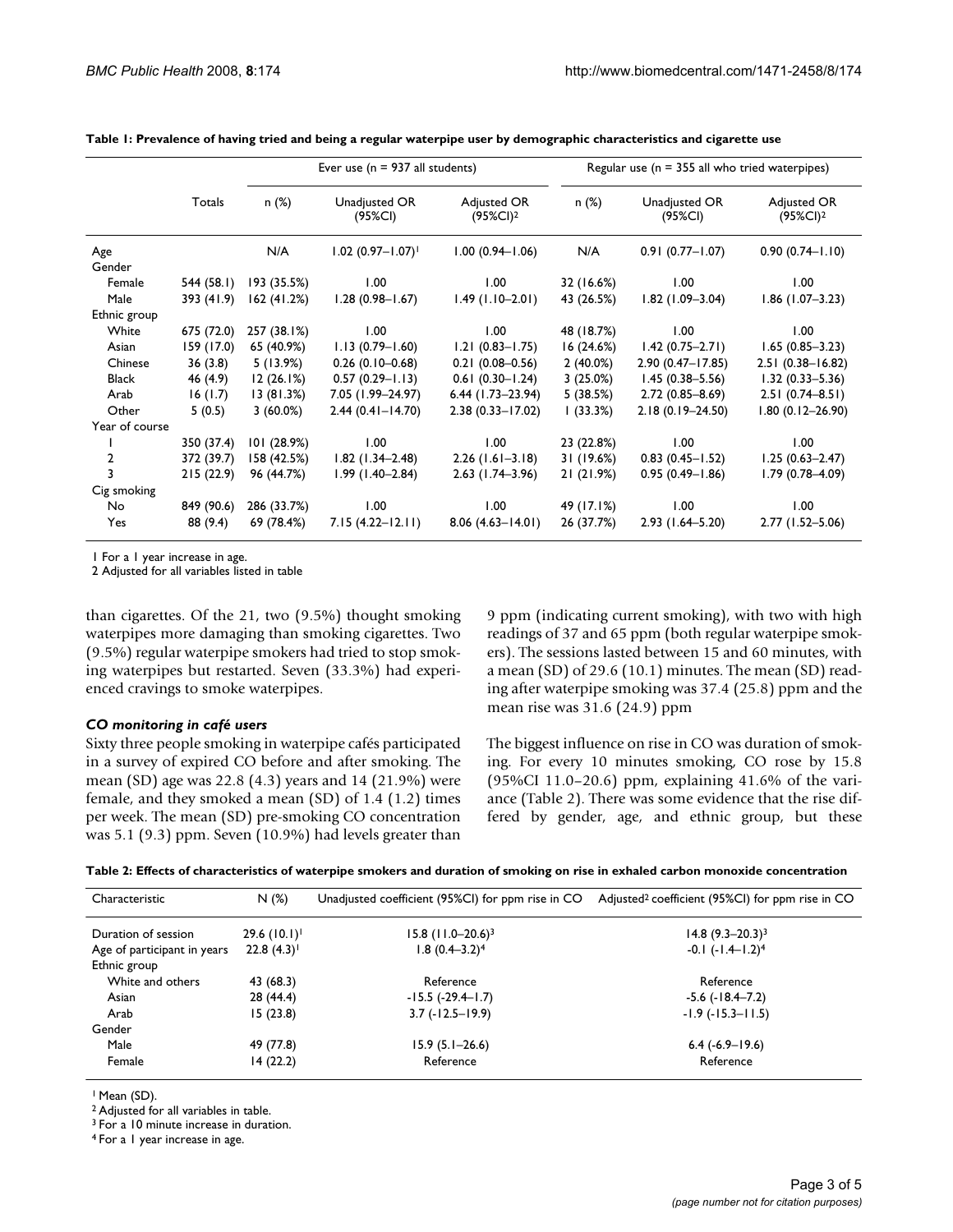differences were explained by differences in session duration.

# **Discussion**

This study shows that more than a third of students at one British University have tried waterpipes and of this third, one fifth are regular (at least monthly) users. Regular use of waterpipes was the second most common form of regular tobacco consumption. Most students who smoked waterpipes regularly did not smoke cigarettes. Most regular waterpipe smokers smoked at home. The factors associated with trying waterpipe smoking were similar to those associated with becoming a regular current user. Waterpipe smoking was much more common in males. The likelihood of using waterpipes was similar in all ethnic groups, except those of Arabic ethnic origin, where it was very common. A third of regular smokers showed one symptom of dependence, but this was not assessed further.

The prevalence of trying and regular waterpipe smoking increased with time in the university, which might indicate that waterpipe smoking is propagated through student culture. This is unlike cigarettes, where the prevalence of regular smoking was highest in first year students, though differences between years were small and not statistically significant. The prevalence of current waterpipe use at the only two American universities surveyed was high [10].

The students in this study thought that smoking waterpipes was relatively benign unlike students in Syria [21], but in common with American students [19,22]. It may be this perception of the relative lack of harm that supports the rise of waterpipe smoking in western students. There are no trials of interventions to deter or assist cessation of waterpipe smoking in the Cochrane review [23]. It is possible that presenting data on the known health effects could deter students from using waterpipes.

Our data show high intakes of smoke in typical waterpipe café users in the UK, with exhaled CO levels higher than observed in typical patients seeking help for stopping cigarettes [24,25]. Some of this rise might come from inhaling ambient air. Data from elsewhere suggests high intakes of nicotine from waterpipes [26], which could lead to dependence, and high intakes of other tobacco smoke constituents [27,28] causing diseases associated with smoking.

This study has some limitations. It was a cross-sectional study in one university and it is likely that the popularity of new fashions may vary. Some associations we described as risk factors may not be causal. The mean age of café users was higher than the students and the ethnic profile differed with proportionately more Arabic and Asian café users than students.

# **Conclusion**

These data show that waterpipe smoking is established in UK students, as in the US and we need to monitor the prevalence. It may harm public health and merits further research and a policy response.

#### **Competing interests**

Daniel Jackson, none.

Paul Aveyard. Paul has received hospitality from various pharmaceutical companies, including those making products for smoking cessation. He has received consultancy income to him and his institution from Xenova Biotechnology, Pfizer, and McNeil AB for advice on smoking cessation.

#### **Authors' contributions**

DJ initiated the study and it was planned by both authors. DJ carried out the study and both he and PA analysed the data. DJ wrote the first draft and PA amended it. All authors read and approved the final manuscript.

#### **Acknowledgements**

We are grateful to the students, the café owner, and his customers that participated. Lesley Roberts and Suzan Ahmed helped guide the study. The study was funded by the University of Birmingham and Paul Aveyard is funded by a NIHR Career Scientist Award. Neither the University of Birmingham nor the NIHR had a role in study design, collection, analysis, interpretation of results or in the decision to publish.

#### **References**

- 1. Varsano S, Ganz I, Eldor N, Garenkin M: **[Water-pipe tobacco](http://www.ncbi.nlm.nih.gov/entrez/query.fcgi?cmd=Retrieve&db=PubMed&dopt=Abstract&list_uids=14631902) [smoking among school children in Israel: frequencies, habits,](http://www.ncbi.nlm.nih.gov/entrez/query.fcgi?cmd=Retrieve&db=PubMed&dopt=Abstract&list_uids=14631902) [and attitudes.](http://www.ncbi.nlm.nih.gov/entrez/query.fcgi?cmd=Retrieve&db=PubMed&dopt=Abstract&list_uids=14631902)** *Harefuah* 2003, **142(11):**736-741, 807.
- 2. Refaat A: **[Practice and awareness of health risk behaviour](http://www.ncbi.nlm.nih.gov/entrez/query.fcgi?cmd=Retrieve&db=PubMed&dopt=Abstract&list_uids=16201711) [among Egyptian university students.](http://www.ncbi.nlm.nih.gov/entrez/query.fcgi?cmd=Retrieve&db=PubMed&dopt=Abstract&list_uids=16201711)** *Eastern Mediterranean Health Journal* 2004, **10:**72-81 [[http://www.emro.who.int/Publications/](http://www.emro.who.int/Publications/EMHJ/1001_2/Practice.htm) EMHI/1001\_2/Practice.htm].
- 3. Zoughaib SS, Adib SM, Jabbour J: **[Prevalence and determinants of](http://www.ncbi.nlm.nih.gov/entrez/query.fcgi?cmd=Retrieve&db=PubMed&dopt=Abstract&list_uids=16432971) [water pipe or narghile use among students in Beirut's south](http://www.ncbi.nlm.nih.gov/entrez/query.fcgi?cmd=Retrieve&db=PubMed&dopt=Abstract&list_uids=16432971)[ern suburbs.](http://www.ncbi.nlm.nih.gov/entrez/query.fcgi?cmd=Retrieve&db=PubMed&dopt=Abstract&list_uids=16432971)** *J Med Liban* 2004, **52(3):**142-148.
- 4. Tamim H, Terro A, Kassem H, Ghazi A, Khamis TA, Hay MM, Musharrafieh U: **[Tobacco use by university students, Lebanon,](http://www.ncbi.nlm.nih.gov/entrez/query.fcgi?cmd=Retrieve&db=PubMed&dopt=Abstract&list_uids=12814499) [2001.](http://www.ncbi.nlm.nih.gov/entrez/query.fcgi?cmd=Retrieve&db=PubMed&dopt=Abstract&list_uids=12814499)** *Addiction* 2003, **98:**933-939.
- 5. Maziak W, Fouad FM, Asfar T, Hammal F, Bachir EM, Rastam S, Eissenberg T, Ward KD: **[Prevalence and characteristics of](http://www.ncbi.nlm.nih.gov/entrez/query.fcgi?cmd=Retrieve&db=PubMed&dopt=Abstract&list_uids=15260281) [narghile smoking among university students in Syria.](http://www.ncbi.nlm.nih.gov/entrez/query.fcgi?cmd=Retrieve&db=PubMed&dopt=Abstract&list_uids=15260281)** *Int J Tuberc Lung Dis* 2004, **8:**882-889.
- 6. Momenan AA, Etemadi A, Ghanbarian A, Azizi F: **The Rising Prevalence of Waterpipe Smoking among Iranian Adolescents: Tehran Lipid and Glucose Study.** 2006.
- 7. Chaaya M, El Roueiheb Z, Chemaitelly H: **Argileh smoking among university students: a new tobacco epidemic.** *Nicotine and Tobacco Research* 2004, **6:**457-463.
- 8. Rastam S, Ward K, Eissenberg T, Maziak W: **[Estimating the begin](http://www.ncbi.nlm.nih.gov/entrez/query.fcgi?cmd=Retrieve&db=PubMed&dopt=Abstract&list_uids=15294023)[ning of the waterpipe epidemic in Syria.](http://www.ncbi.nlm.nih.gov/entrez/query.fcgi?cmd=Retrieve&db=PubMed&dopt=Abstract&list_uids=15294023)** *BMC Public Health* 2004, **4:**32.
- 9. Ward KD, Vander Weg MW, Relyea G, DeBon M, Klesges RC: **[Waterpipe smoking among American military recruits.](http://www.ncbi.nlm.nih.gov/entrez/query.fcgi?cmd=Retrieve&db=PubMed&dopt=Abstract&list_uids=16675003)** *Prev Med* 2006, **43:**92-97.
- 10. Smith-Simone S, Maziak W, Ward KD, Eissenberg T: **[Waterpipe](http://www.ncbi.nlm.nih.gov/entrez/query.fcgi?cmd=Retrieve&db=PubMed&dopt=Abstract&list_uids=18407049) [smoking on two US college campuses.](http://www.ncbi.nlm.nih.gov/entrez/query.fcgi?cmd=Retrieve&db=PubMed&dopt=Abstract&list_uids=18407049)** 2007.